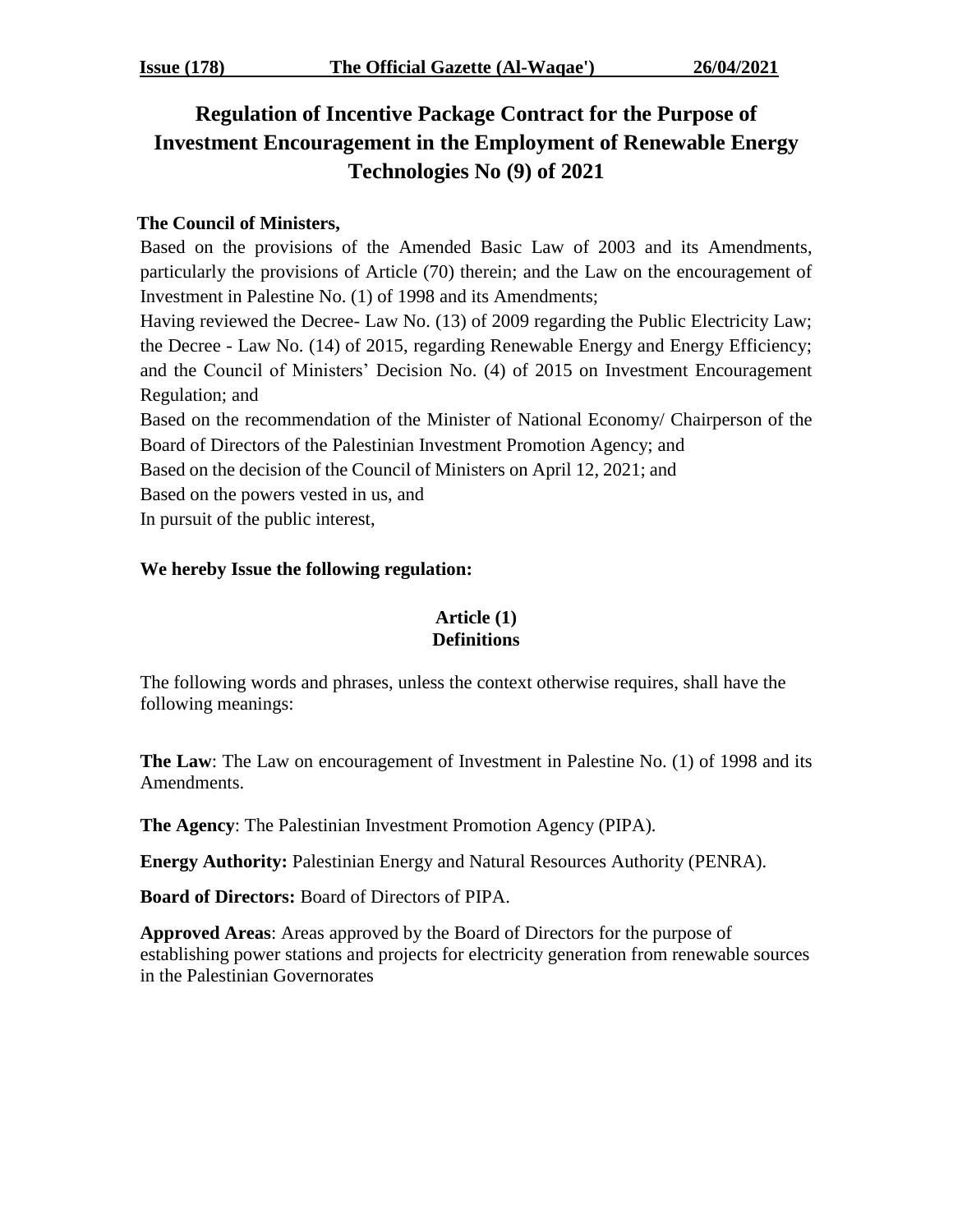**Power Station:** Any project that is approved as a station that uses renewable energy sources to produce electricity. It includes buildings and facilities, affiliated lands, and machines and equipment used for this purpose.

**Renewable Energy:** Alternative energy produced from natural sources and characterized by durability and sustainability; i.e., solar and wind power, and any other natural resources approved by the PENRA.

**Project:** systems and technologies of renewable energy that employ renewable energy sources to generate electricity. It includes buildings and facilities, affiliated lands, and machines and equipment used for this purpose.

**Contract:** Incentive package contract.

## **Article (2)**

## **Eligibility Requirements**

The following requirements should be met to benefit from incentives stipulated in this Regulation:

- 1. Obtain the required licenses from the competent bodies;
- 2. Meet all conditions stipulated in The Law, as well as regulations and instructions issued in relevance to it;
- 3. Maintain the minimum number of employees during the benefit period. The Board of Directors shall put forward the required instructions regarding the number of employees and their fields of specialty.

## **Article (3) Project Incentives**

Projects approved by PIPA shall duly benefit from the incentives prescribed herein as per the following criteria and incentives:

- 1. Net metering projects that combine self- sufficient power supply for the facility and feeding of excess energy into the grid as per power purchase agreements:
	- a. Phase 1: income tax shall be imposed with (0%) for five years, as of the date of the project operation.
	- b. Phase 2: income tax shall be imposed with (%5) for five years, starting from the end of Phase 1.
	- c. Phase 3: income tax shall be imposed with (%10) for three years, starting from the end of Phase 2.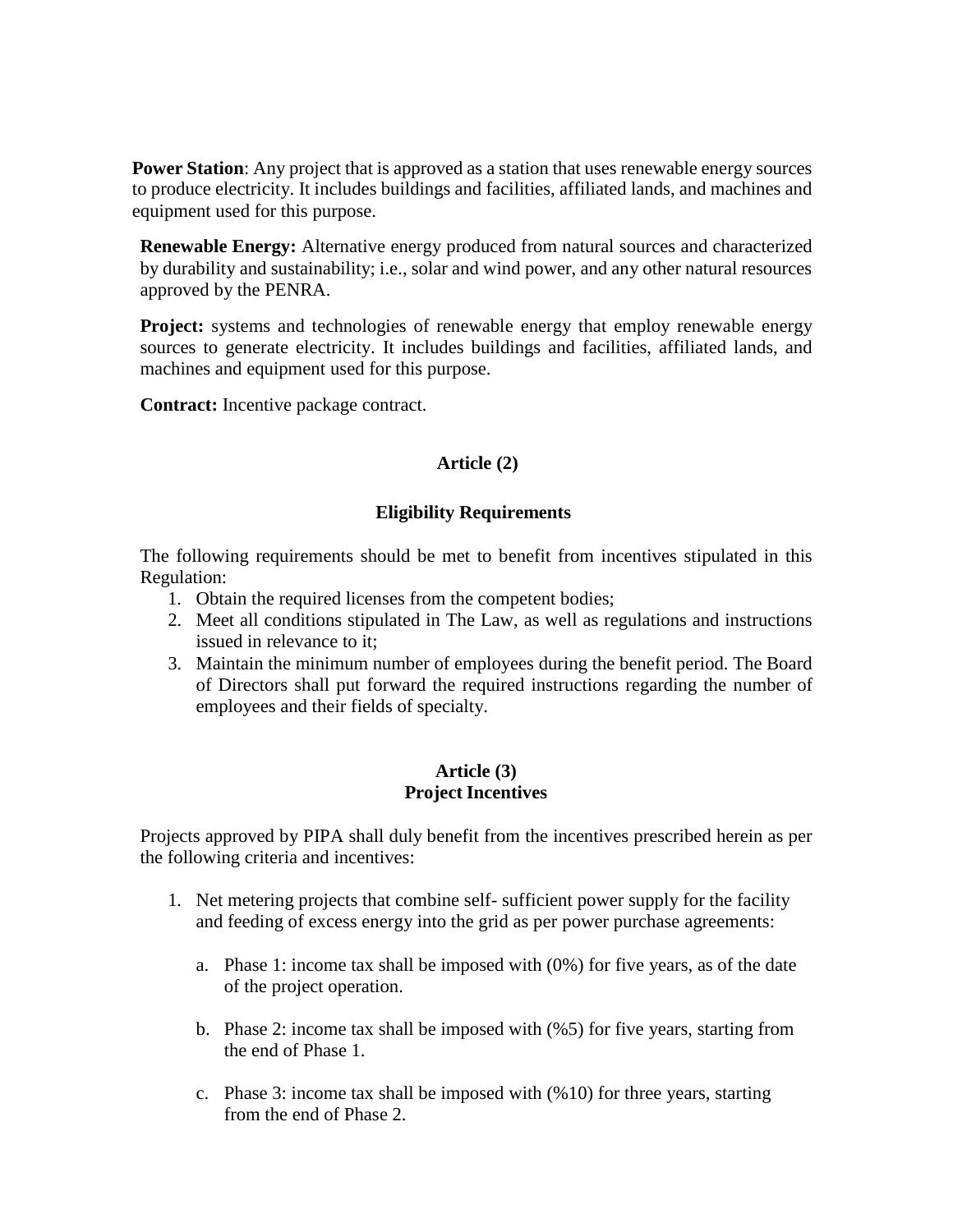- d. After the end of Phase 3, income tax shall be calculated according to the applicable rates.
- e. In all cases, rates in paragraphs (a, b, c and d) of this article shall be calculated based on the income realized from electricity production from renewable sources.
- f. The project contract shall be organized according to the instructions of the PIPA head of Board of Directors. The contract shall stipulate all requirements and commitments with the investor, as well as facility and grid supply rates. For the purposes of charges, the projects shall be treated as medium - scale capacity facilities.
- 2. Power stations: power stations with no less than (1) MW capacity, executed within the range of approved areas, shall benefit from the following incentives:
	- a. Phase 1: income tax shall be imposed with (0%) for five years, as of the date of the project operation.
	- b. Phase 2: income tax shall be imposed with (%5) for five years, starting from the end of Phase 1.
	- c. Phase 3: income tax shall be imposed with (%10) for three years, starting from the end of Phase 2.
	- d. After the end of Phase 3, income tax shall be calculated according to the applicable rates.
- 3. (Medium scale capacity power stations): power stations with no less than (100) KW and no more than (999) KW capacity, executed within the range of approved areas, shall benefit from the following incentives:
	- a. Phase 1: income tax shall be imposed with (0%) for five years, as of the date of the project operation.
	- b. Phase 2: income tax shall be imposed with (%5) for three years, starting from the end of Phase 1.
	- c. Phase 3: income tax shall be imposed with (%10) for two years, starting from the end of Phase 2.
	- d. After the end of Phase 3, income tax shall be calculated according to the applicable rates.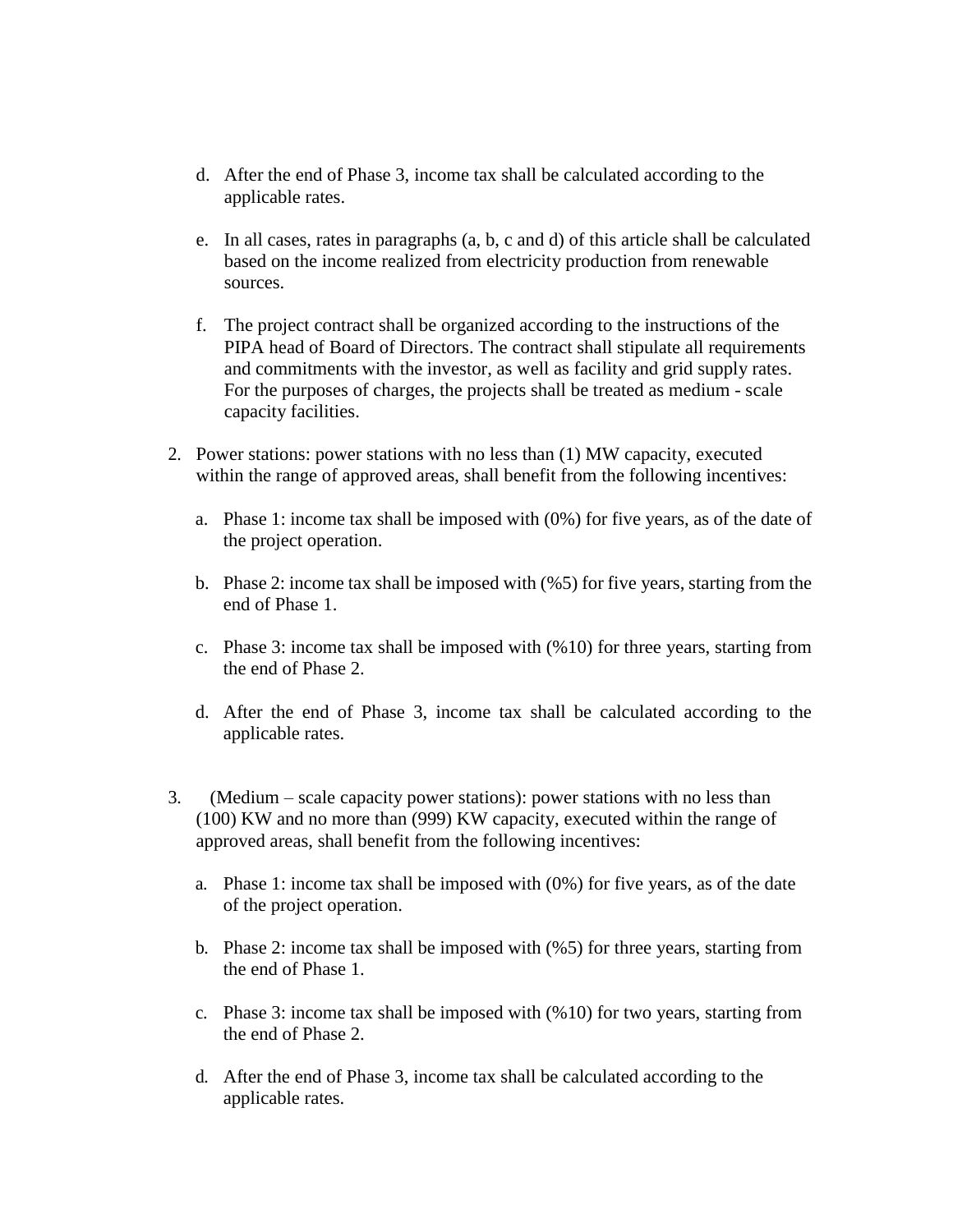#### **Article (4) Financial Institutions' Incentives**

Loans, granted by finance institutions and banks to finance renewable source- based electricity generation projects, shall be treated in the same way as loans granted to small and medium- sized enterprises according to the provisions of the Income Tax Law and its regulations, without any derogation of any exemptions granted to international finance institutions according to the law or any signed agreements.

## **Article (5)**

#### **Charges**

- 1. Charges in return for incentives and publication of investment confirmation certificates issued by PIPA under this regulation shall be collected as follows:
- a. 500 Jordanian Dinar its equivalent in the legally currencies in circulation, according to the approved change rates, for power stations with more than (100 KW) and less than (999 KW) that produces energy from renewable sources.
- b. 1000 Jordanian Dinar its equivalent in the legally currencies in circulation, according to the approved change rates, for power stations with energy production capacity of more than (1 MW) from renewable sources.
- 2. Charges stipulated in sections (a) and (b) of this Article shall be transferred to the government treasury.
- 3. Certificates of investment confirmation shall be published in the Official Gazette, including names of beneficiaries and granted incentives.

#### **Article (6) Issuance of decisions and instructions**

The Board of Directors shall issue decisions and required instructions to put the provisions of this Regulation into effect.

#### **Article (7) Cancellation**

All and any provisions that contravene this regulation shall be repealed.